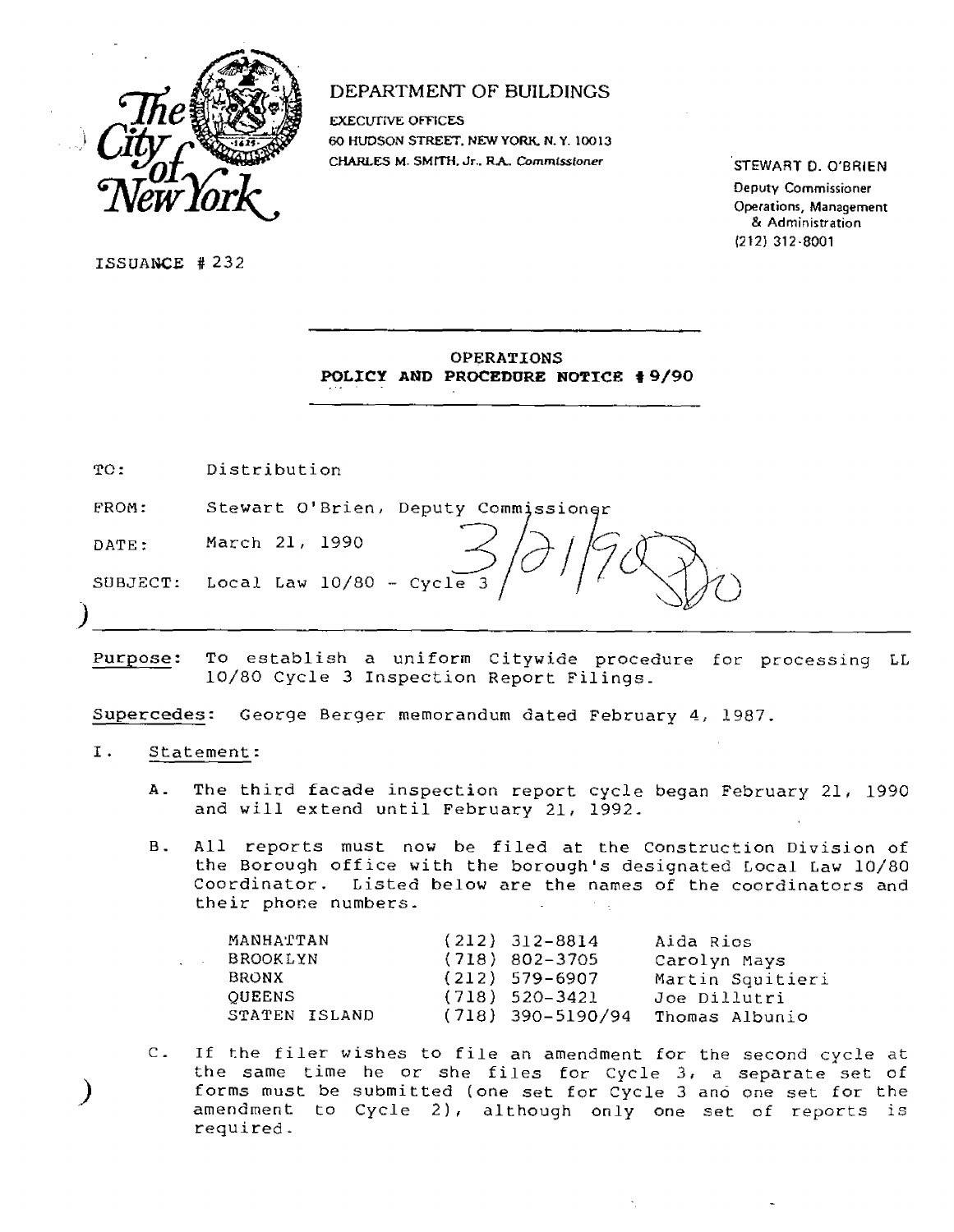### ,II\_ Report Processing:

 $\sim 10^{11}$  km

- A. Both the facade report and the TR6 form must be filed at the borough office in triplicate. (The TR6 form has replaced B form 29A which was used for Cycle 2 filings).
- B. The borough coordinator or designee shall verify that both the report and form are signed, sealed and dated by the licensed **engineer or registered architect, that microfilm is submitted and that the pre—printed data has not been altered.**
- C. The borough coordinator or designee receiving the application must clarify with the filer, the cycle (Cycle 2 or Cycle 3) for **which the report is being filed. The cycle number shall be**  written in the space marked "internal use" at the top right corner of the TR6 form.
- D. A time stamp will be utilized to indicate the date and time that the report is received and the recipient shall enter the submission into a logbook. The logbook shall list each property by address and block and lot (with a/k/a's when applicable) and shall indicate whether the report is for on-going maintenance or is for a safe, precautionary or an unsafe condition. Additionally, a column for a plan examiner's initials (see Item III) shall be included in the log.
- E. One copy of all reports and forms are to be kept at the borough office, one will be forwarded to Quality Control (who will check it for accuracy and forward to MIS for input) and one will be returned to the applicant once it has been processed. An additional copy of all unsafe reports are to be sent to Lynette Mitchell at the Local Law Enforcement Unit at 60 Hudson Street.
- F. The borough coordinator shall batch and send all 10/80 reports, with a transmittal sheet, to Quality Control at 60 Hudson Street on the first Monday of each month. Additionally, all 10/80 reports classified as "unsafe" are to be sent to Quality Control and Lynette Mitchell at the end of each week.

## III. Precautionary Reports:

- A. Each borough shall designate one or more plan examiners who will be responsible for examining, on a monthly basis, 10% of all LL 10/80 "precautionary reports."
- B. The examiner will review the previous month's log and examine every 10th precautionary entry.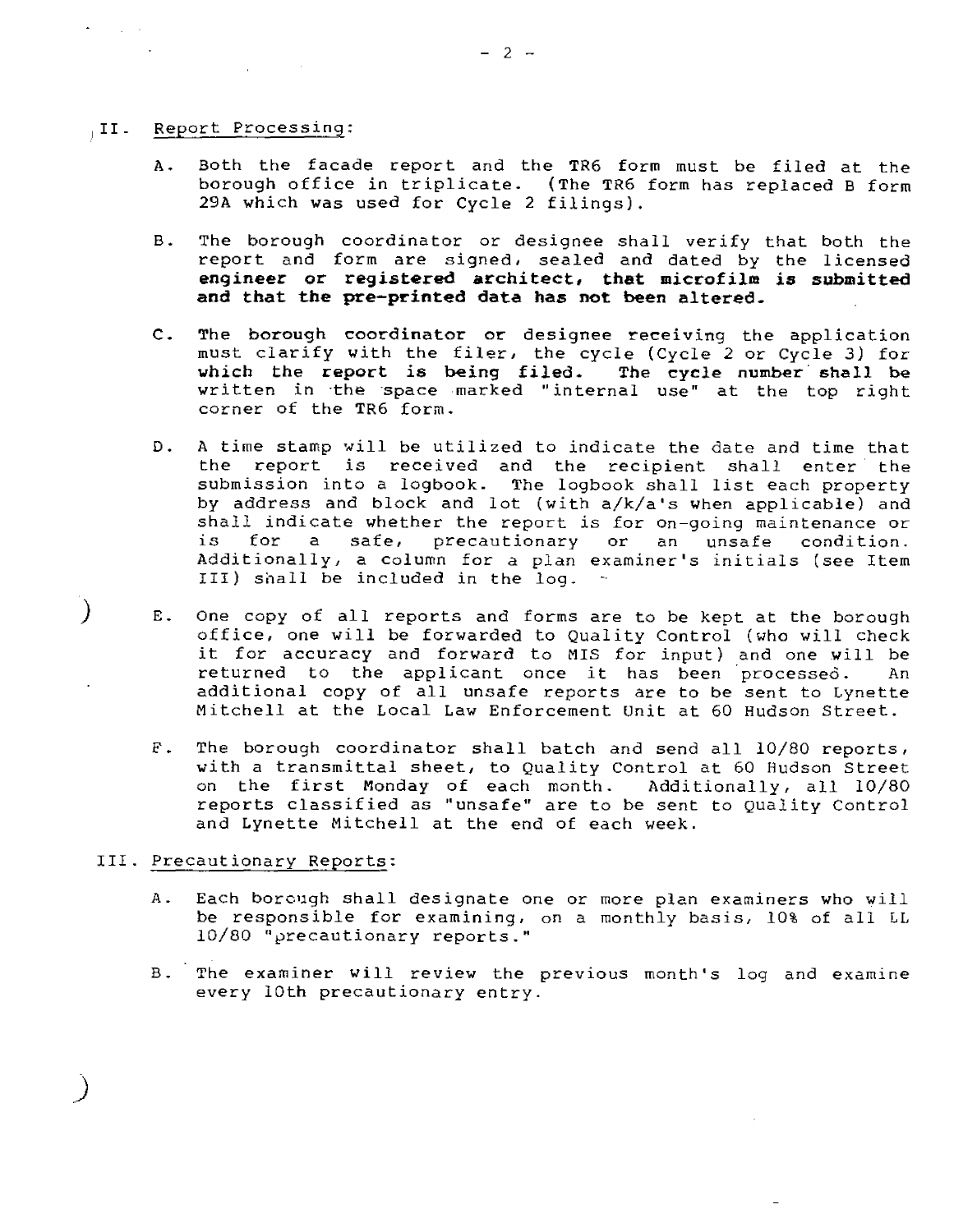- C. The examiner shall determine that the report complies with the requirements of the revised LL 10/80 Rules and Regulations. The<br>revised Rules and Requlations are attached. If the examiner revised Rules and Requlations are attached. determines that the report does not comply with LL 10/80 requirements, he shall alert the borough coordinator who will contact Lynette Mitchell of the LL 10/80 Enforcement Unit at 60 Hudson Street. The Enforcement Unit will notify **the applicant that the report filed is unacceptable and must be re-submitted as "unsafe."**
- **D. The plan examiner shall initial the borough** coordinator's log to indicate acceptance of all precautionary reports. If **the examiner finds the report to be unacceptable he will make note**  in the borough coordinator's log nd the borough coordinator will contact the Local Law 10/80 Unit so that they may notify all concerned parties.

### IV. Violations and Summonses:

- A. Violations for unsafe conditions and for failure to file a report will be issued through MIS.
- B. Unsafe violations may result in summonses that will be initiated and monitored by LL 10/80 Enforcement Division.
- C. violation notices will be distributed as follows: One copy to the owner/premises, one to Lynette Mitchell (LL 10/80 Coordinator at 60 Hudson Street) and one to the appropriate borough coordinator. All court cases and dispositions shall be monitored at the LL 10/80 Enforcement Division.

### V. Amended Filings:

 $\mathcal{V}$ 

 $\tau^1$ 

- A. When applicants file amended reports to change the status of a building from unsafe to safe or precautionary, he or she must file at the borough office.
- B. LL 10/80 Unit will forward the folder to Pat Iaccobazzo (Asst. to Deputy Commissioner for Technical Affairs) who will review the report to determine compliance. If the report complies, Pat Iaccobazzo will notify LL 10/80 to distribute notice of dismissal.
- C. LL 10/80 will send notices of dismissal to the owner and 'architect or engineer.
- D. LL 10/80 will also immediately notify Quality Control of the dismissal and Quality Control will forward the information to MIS who will remove the violation from the system.